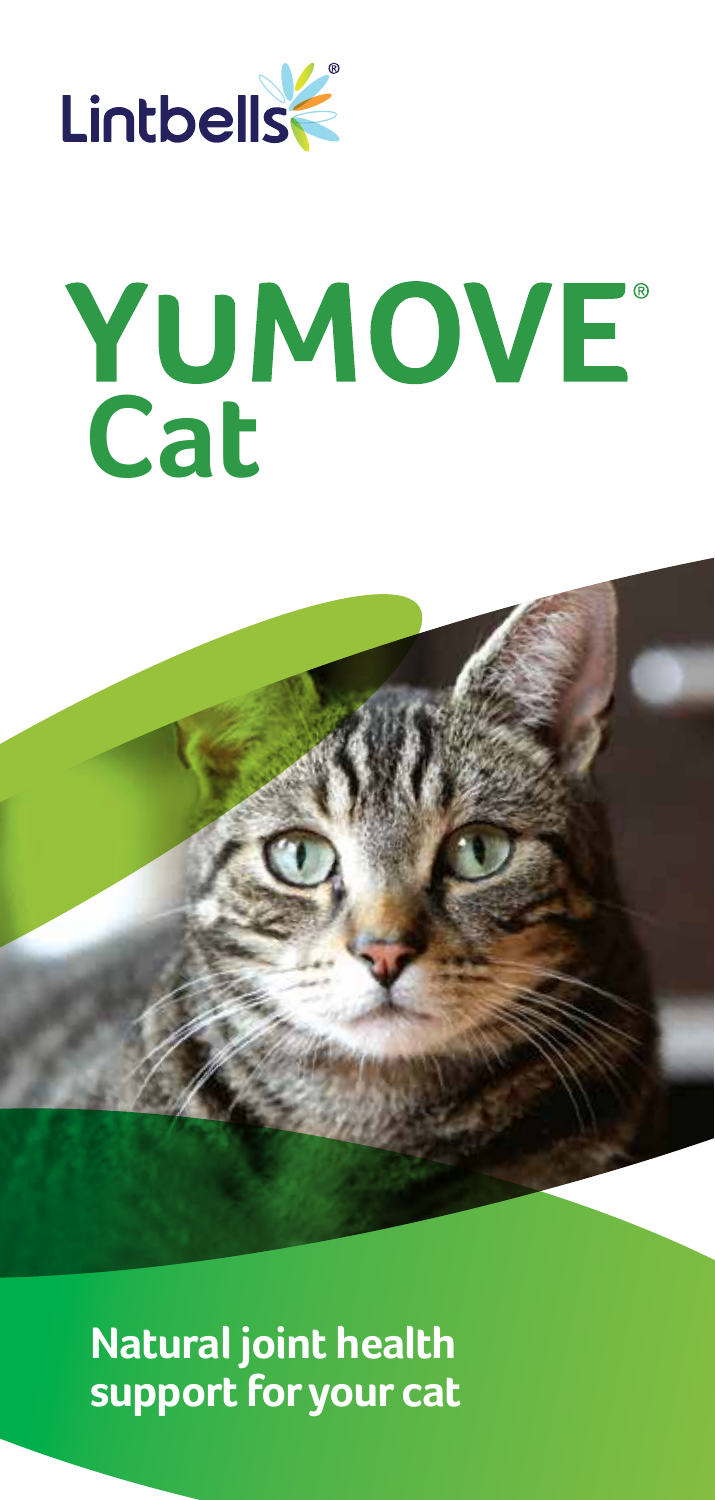# **YuMOVE Cat**

**Triple-action joint support for stiff and older cats**

**YuMOVE Cat is a unique combination of high-strength ingredients to support joint function and promote mobility. It's phosphate-free, fast-acting and easy to feed.**

Sourcing and strength make all the difference – ActivEase® Green Lipped Mussel contains 4x more active Omega 3 than standard versions. See why that makes a difference at **www.lintbells.com/activease**



# **AIDS STIFF JOINTS**

ActivEase® Green Lipped Mussel from the crystal-clear waters of New Zealand provides a guaranteed, super concentrated source of Omega 3 fatty acids, which aid the natural anti-inflammatory action of the cat's metabolism to soothe stiff joints.

# **SUPPORTS JOINT STRUCTURE**

Glucosamine provides the major building blocks of cartilage – the tough connective tissue that protects the joint. Natural Chondroitin from ActivEase® Green Lipped Mussel maintains healthy joint structure. Manganese supports collagen formation in the cartilage, tendons and ligaments.



# **PROMOTES MOBILITY**

Hyaluronic Acid is a major part of synovial fluid, which helps lubricate and cushion the joint. Natural antioxidant Vitamin E neutralises free radicals, helping to maintain joint mobility.



# **great formula!Original** inthells. YUMOVE Lintbells Cal YUMOVE **Aids stiff joints Supports joint structure**

- **Promotes mobility**
- **Pack size: 60 capsules**

# **DAILY FEEDING GUIDE**

For an average 4-5kg cat, use one capsule per day. It's easy to feed – just split the capsule and sprinkle over your cat's food. For older or stiff cats, use 2 capsules per day for the first 4-6 weeks.

| <b>CAT</b><br><b>SIZE</b>                   | <b>DAILY</b><br><b>AMOUNT</b> | <b>HOW MANY DAYS</b><br><b>WILL A BOX LAST?</b> |
|---------------------------------------------|-------------------------------|-------------------------------------------------|
|                                             |                               | 60 capsules                                     |
| <b>AVERAGE CAT</b><br><b>R</b><br>$(4-5kq)$ | 1 capsule                     | 60                                              |

The range also includes a specialist formula for cats under veterinary supervision. If you're not sure which **YuMOVE** is right for your cat, we'd love to talk it through- find our details on the back page.



**New look, same** 

**PHOSPHATE-FREE FOR CATS ON A LOW PHOSPHORUS DIET.**